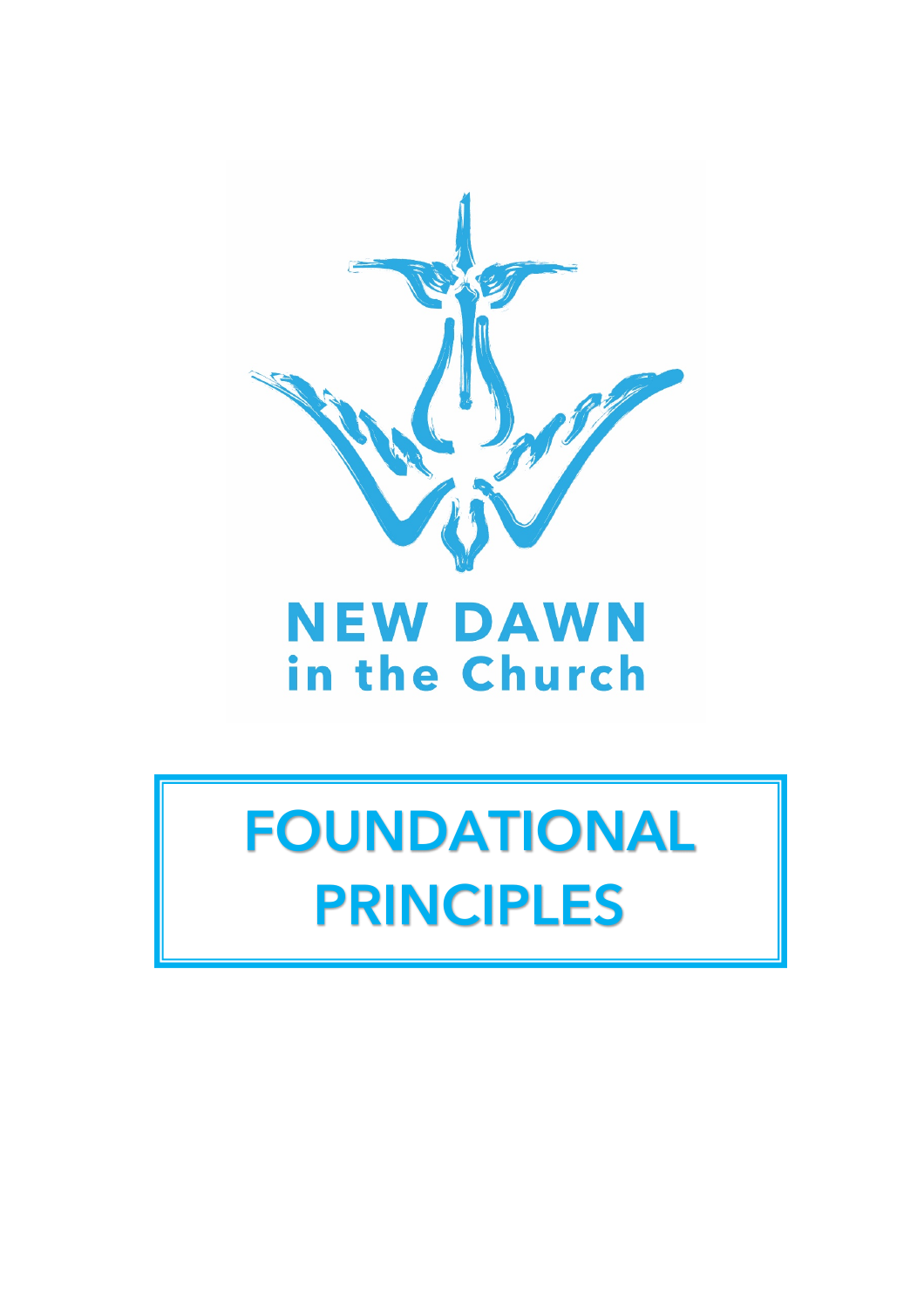#### **Introduction:**

This document sets out to enshrine the legacy of Myles Dempsey. It does so in the appreciation of a lifetime of hard work and sacrifice of Myles and his beloved wife Joan. Any description of the incredible work of the Holy Spirit, the lived experience of hundreds of thousands of pilgrims and thirty-one years of service from a man of Myles' calibre, will always fall well short of the reality.<sup>1</sup> Although this document will fail to capture the true beauty, magnitude, and splendour of the conference it must not fail to protect its totality and integrity.

New Dawn in the Church must continually endeavour to showcase the Catholic Faith in its entirety, fervently passing on the Deposit of Faith. This document provides a comprehensive blueprint for this by listing essential foundational principles. Each principle is complementary and contributes to a completeness.2 The conference could be called a Marian or a Eucharistic family conference, but the title 'Charismatic' is chosen to inspire the necessary openness to the Holy Spirit and all His manifestations, which lead to an active participation by all those seeking Christ with a sincere heart. The effects and fruits of this dynamism are an abundance of healing, repentance, deliverance, forgiveness, formation, freedom, strengthening, growth, empowerment, zeal for the Gospel, "charity, joy, peace, patience, kindness, goodness, generosity, gentleness, faithfulness, modesty, selfcontrol, and chastity."3

#### **New Dawn in the Church:**

Blessed by Pope Francis and endorsed by the Catholic Bishops Conference of England and Wales, New Dawn in the Church is a Catholic Charismatic Family Pilgrimage Conference that takes place each year at the Catholic National Shrine and Basilica of Our Lady of Walsingham. It is founded on a direct Word from God, anointed by the Holy Spirit, and inspired by the words of Pope Leo XIII: *"When England returns to Walsingham, Our Lady will return to England."* With a global mandate, New Dawn in the Church has been embraced by several countries including the Czech Republic, Portugal, Scotland, Slovakia, Uganda, and Zambia.

#### **History:**

New Dawn in the Church was founded in 1987 by married couple, Myles and Joan Dempsey. In 1985 on the Feast of Blessed Dominic Barberi (26<sup>th</sup> August) Myles attended the Lion of Judah Catholic Charismatic Conference in Ars, France, and was deeply moved by the crowd's fervour! Whilst stood at the famous statue of the Cure d' Ars, Myles said to the Lord *"This is France, what about England?"* Immediately he received the 'words': *"New Dawn Walsingham."* Two years later New Dawn was born: Myles and Joan held the first conference in the fields of Walsingham with over 800 participants!

<sup>1</sup> Cf. 2 Corinthians 3:4-11: *"God is the one who has given us the qualifications to be the administrators of the new covenant, which is not a covenant of written letters but of the Spirit."*

<sup>2</sup> Cf. *Lumen Gentium* 13: *"In virtue of this catholicity, each individual part contributes through its special gifts to the good of the whole Church.''*

<sup>&</sup>lt;sup>3</sup> Catechism of the Catholic Church (CCC), 1832.

<sup>©</sup>Copyright 2021 Community of Christ Prince of Peace / New Dawn in the Church Walsingham 2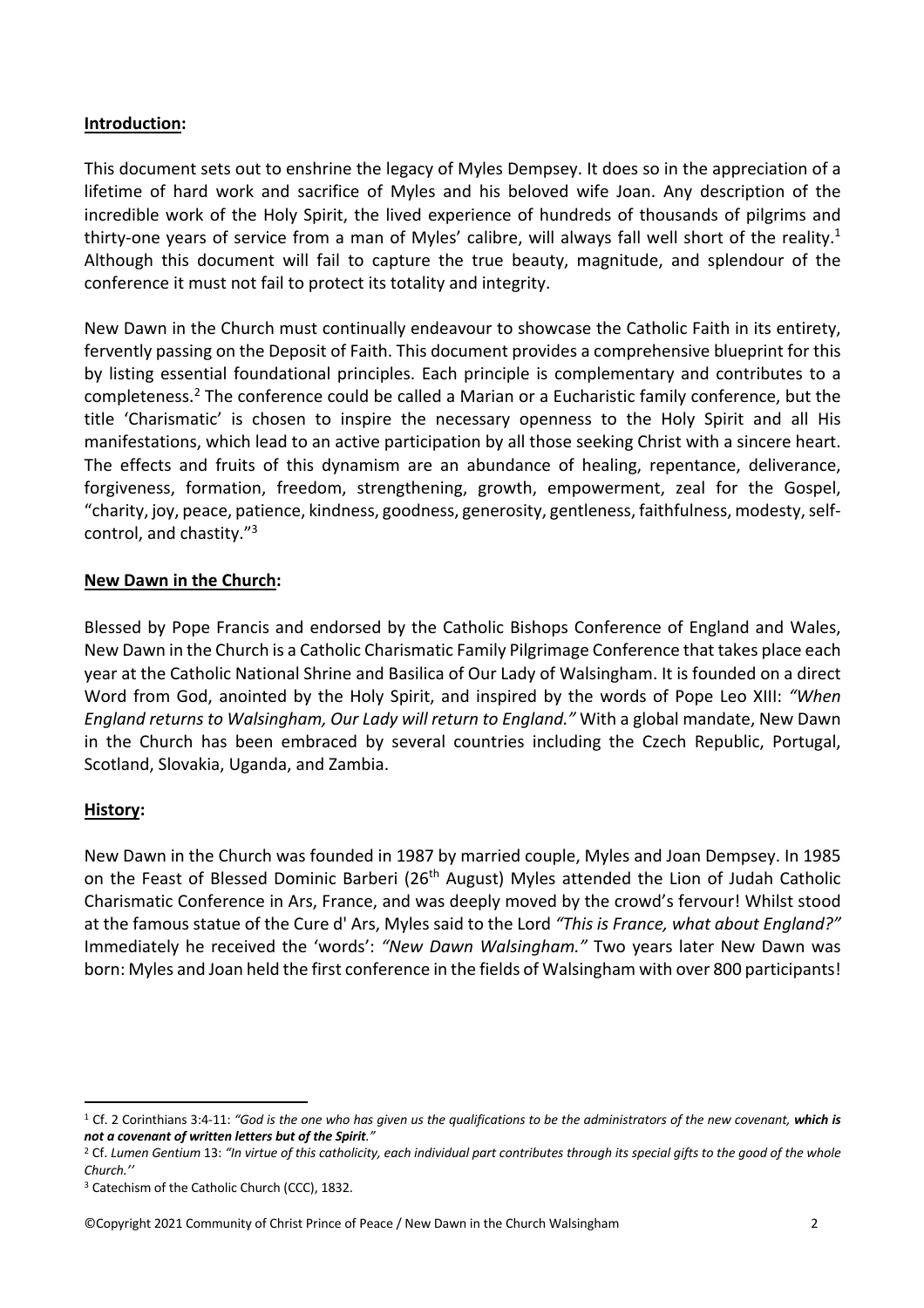The essence of New Dawn is based on three key scriptures: **Isaiah 61:10**, <sup>4</sup> **Revelation 21:2**<sup>5</sup> and **Zechariah 8:4-6**, explained by Myles in the following words:

*"I want the beauty of the Church to be seen in all Her splendour; the Church with all its lights on and all its aspects celebrated – the Charismatic, the Liturgical, the Marian, the Eucharistic, the Sacramental, the Mystical – and for the whole family to be there."*

*"For me New Dawn is a foretaste of what a charismatic village might be with its own life and identity, where people of all ages can relate to each other in love, and where the structure facilitates the Kingdom of God and can be made visible in the lives of people. It's an embodiment of the vision of Zechariah 8:4-6: 'Thus says the Lord of hosts: Old men and old women shall again sit in the streets of Jerusalem, each with staff in hand because of their great age. And the streets of the city shall be full of boys and girls playing in its streets. Thus says the Lord of hosts: Even though it seems impossible to the remnant of this people in these days, should it also seem impossible to Me, says the Lord of hosts?'"*

Thus, the God-given vision received by Myles was that New Dawn should bring together all the riches of the Catholic Faith, that it should be seen as a microcosm<sup>6</sup> of the Church and be a model for the Parish.

## **Principles**:

*"What specific word would sum up the essence of New Dawn? And I would answer 'completeness'. Everything is there. Drawing on the words of St James, 'complete with nothing missing'7 ."* (Myles 2010) When appointing Gary Stephens his successor Myles said: *"I have laid the foundations, now build the building… go into the attic and bring out the treasures of the Church that have been long since forgotten."* (2018) These treasures are the 'road signs', guideposts', and blueprint of New Dawn. Indeed, Myles would often say *"mark well the road by which you have travelled."8*

1. **Trinitarian**: First and foremost, New Dawn is a Trinitarian conference. Everything is to be considered according to a proper understanding of the Father, Son and Holy Spirit as the final goal for the fulfilment of God's eternal plan; since 'the mystery of the Most Holy Trinity is the central mystery of Christian faith and life.'9 New Dawn is a place where pilgrims should experience the Holy Trinity: *"The interpenetration of the infinite personality in infinite truth and infinite love from all eternity… [which] we are called to be at the heart of…; shot through by the crossfire of love at the heart of the Trinity. This is our destiny."* (Myles 2017) *"Devotion to the Trinity is the crown of the Spiritual Life."* (Myles 1994) New Dawn pilgrims therefore seek to live as followers of Jesus Christ in union with the Holy Spirit to the praise of God the Father. In addition, central to prayer throughout the conference is the action of the 'Sign of the Cross' and the formula 'to the Father, in the Son, through the power of the Holy Spirit.'

<sup>&</sup>lt;sup>4</sup> 'I will greatly rejoice in the Lord, my whole being shall exult in my God; for He has clothed me with the garments of salvation, He has covered me with the robe of righteousness, as a bridegroom decks himself a garland, and as a bride adorns herself with her jewels.'

<sup>5</sup> 'And I saw the holy city, the new Jerusalem, coming down out of heaven from God, prepared as a bride adorned for her husband.'

<sup>6</sup> *"New Dawn is not a movement"* (Myles 2017).

<sup>7</sup> Cf. James 1:2.

<sup>8</sup> Cf. Jeremiah 31:21. 9 CCC, 234.

<sup>©</sup>Copyright 2021 Community of Christ Prince of Peace / New Dawn in the Church Walsingham 3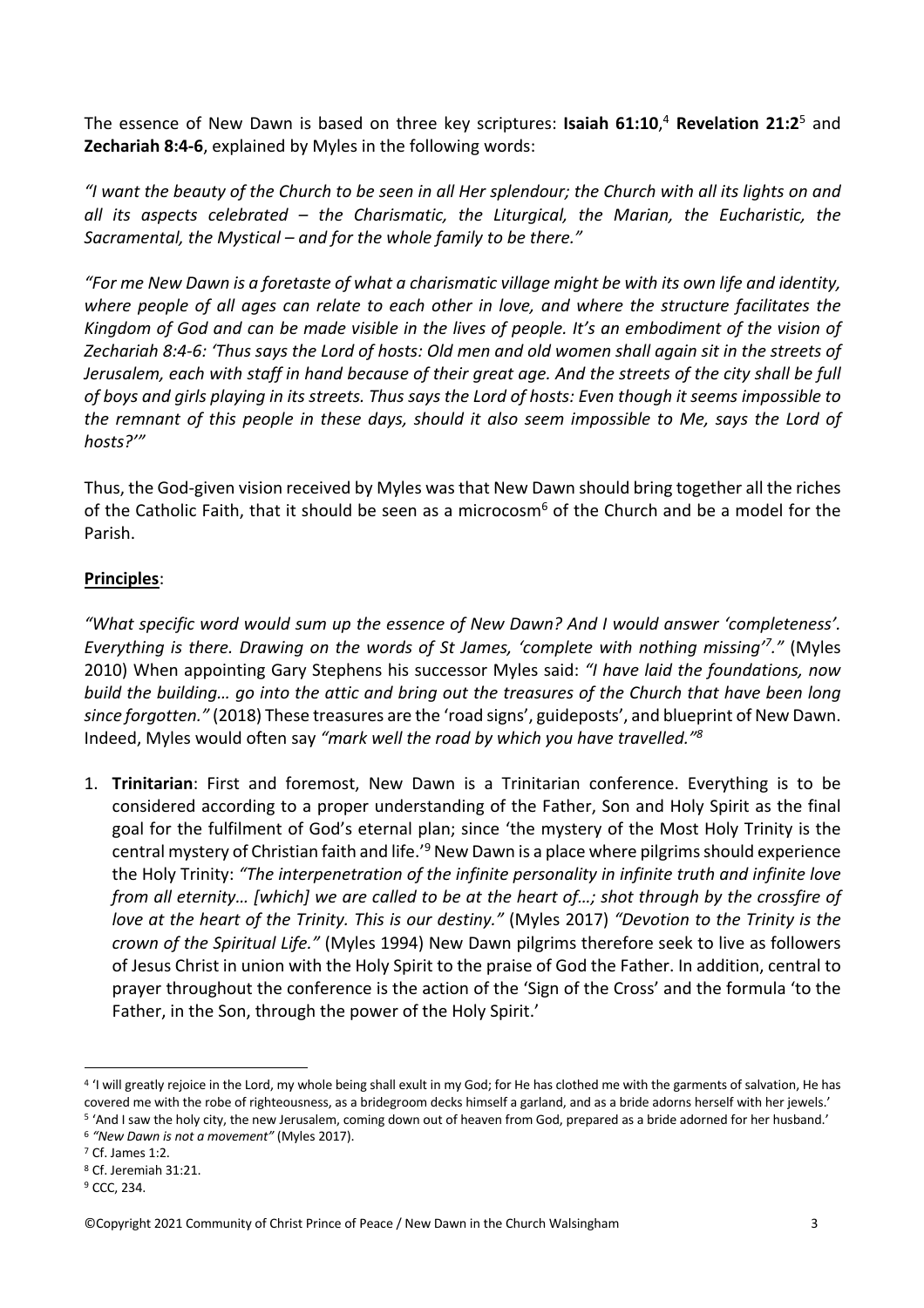2. **Christo-centric**: New Dawn is centered on Jesus Christ. In teaching, preaching, prayer, praise and worship, devotion, and fellowship the Risen Saviour's Paschal Mystery<sup>10</sup> 'stands at the centre.'<sup>11</sup> Prominence is given to Christ as the way, the truth, and the life; the means of salvation for all!<sup>12</sup> Thus, the call to a personal relationship with Jesus Christ as one's Lord and Saviour is central to New Dawn. On every possible occasion Myles boldly proclaimed, *"Jesus Christ is Lord, now and forever, Amen!"* This is the central proclamation of New Dawn and must be repeated *"many times during the week."* (Myles 2001)

### 3. **Pneumatological (Holy Spirit)**:

Called to Holiness: Since 'man's vocation [is] life in the Spirit',<sup>13</sup> the objective of New Dawn is to help pilgrims live "in the power of the Holy Spirit," (Myles 1996) firstly and primarily through 1 sanctifying grace. Therefore, throughout the conference pilgrims are encouraged to embrace the Christian call to holiness<sup>14</sup> by surrendering to the action of the Spirit who sanctifies and transforms into the likeness of Christ. In Myles own words, *"we become holy by the action of the Holy Spirit!"* (2016) Thus, New Dawn encourages participation in the sacraments and training in the virtuous life;<sup>15</sup> particularly the synergistical relationship between the seven gifts of the Holy Spirit,<sup>16</sup> the three theological virtues, the four cardinal virtues,<sup>17</sup> the twelve fruits of the Holy Spirit<sup>18</sup> and the eight beatitudes.<sup>19</sup>

Another key aspect of New Dawn is the practice of devotion particularly to the Sacred Heart, the Divine Mercy, the Holy Face, the Stations of the Cross and the Rosary etc. However, as a conference that takes the *"extreme centre"*, (Myles 1995) holiness is to be animated by the Spirit and *"must not be confused with being merely pious, religiosity is not to be confused with genuine spirituality; religiosity and devotionalism which kills the Spirit and overshadows centrality of Jesus Christ. Authentic devotion has its place but, and must not, become the central focus!"* (Myles 2010)

**Charismatic:** A further objective of New Dawn is to help pilgrims live *"in the power of the Holy Spirit"* (Myles 1996) through charismatic grace; for in Myles' own words *"New Dawn is fully charismatic," "open to all the manifestations of the Spirit"* and *"a foretaste of what a charismatic village might be, with its own life and identity."* (1995, 2010, 2006) The Holy Spirit and Baptism in the Holy Spirit,<sup>20</sup> are therefore the first session(s) of the conference; for the grace of Baptism in

©Copyright 2021 Community of Christ Prince of Peace / New Dawn in the Church Walsingham 4

Incarnation, Life, Passion, Death, Resurrection, Ascension & Glorification.

<sup>&</sup>lt;sup>11</sup> 'The Paschal Mystery of Christ's Cross and Resurrection stands at the centre of the Good News that the apostles, and the Church following them, are to proclaim to the world.' (CCC 571)

<sup>12</sup> John 14:6.

<sup>&</sup>lt;sup>13</sup> Since 'life in the Holy Spirit fulfils the vocation of man' (CCC 1699).

<sup>&</sup>lt;sup>14</sup> LG 39-42, CCC 2012-16.<br><sup>15</sup> Cf. St. Gregory of Nyssa. Cf. CCC 1803.

<sup>16</sup> Cf. Isaiah 11:1-2, CCC 1830-1831.

<sup>17</sup> Cf. 1 Corinthians 13:13, Cf. CCC 1812-1829; Cf. Wisdom 8:7, Cf. CCC 1805-1809.

<sup>18</sup> Cf. Galatians 5:22-23, Cf. CCC 1832.

<sup>19</sup> Cf. Matthew 5:3-12, Cf. CCC 1716-1717.

<sup>&</sup>lt;sup>20</sup> 'To bring people into an experience of the living Christ... that the Spirit may penetrate us more and more to the very depth of our *being …That we may be transformed by the Spirit who releases and brings to the surface in new ways the graces of Baptism and Confirmation and particularly the charismatic gifts... That we might go forth without fear and proclaim the Gospel in season and out of season, welcomed or unwelcomed'* (Cf. Myles 2003).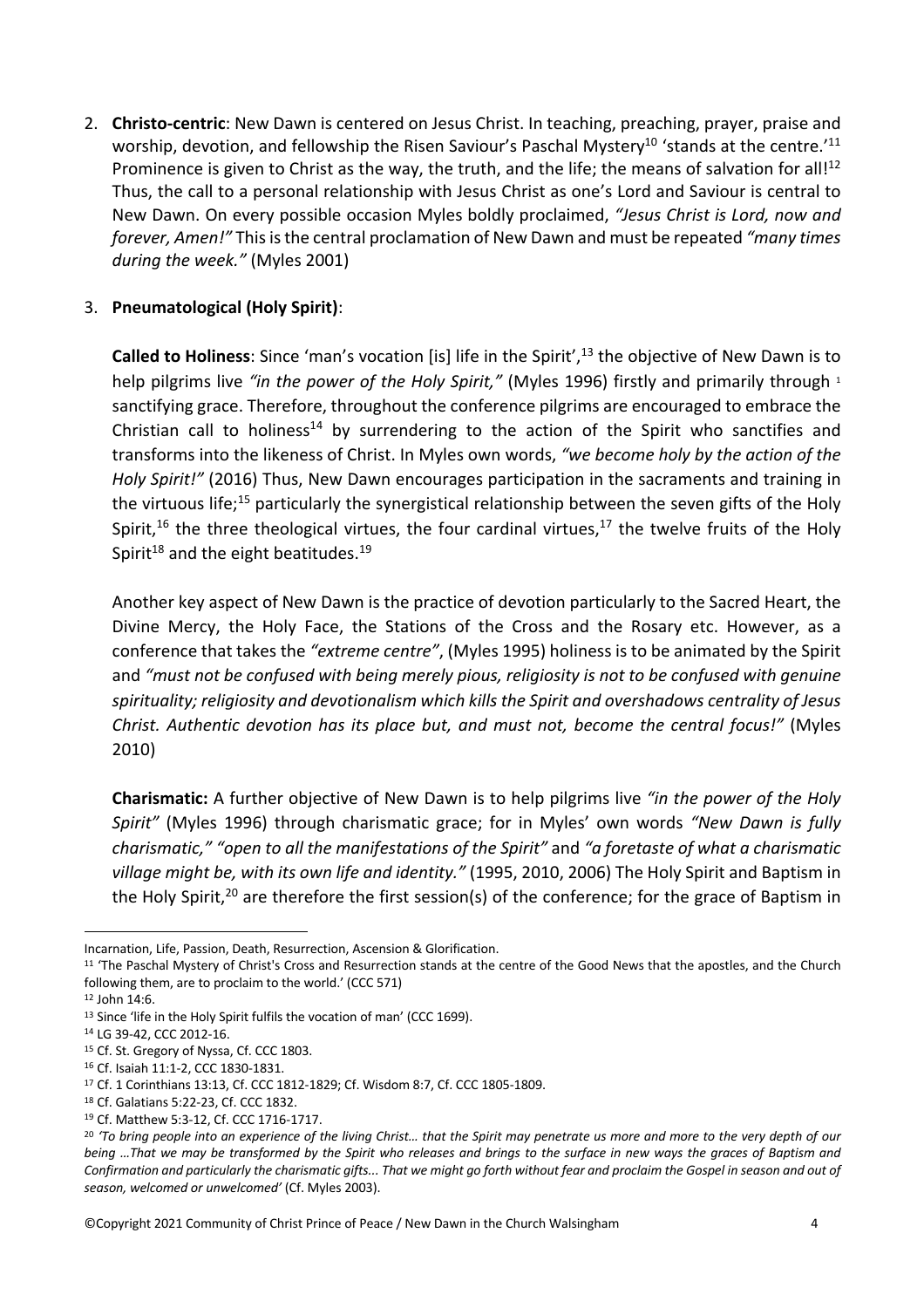the Holy Spirit is the igniting spark that enables pilgrims to experience the grace of God more fully in all the other principles of the conference.<sup>21</sup> The charismatic nature of New Dawn is what brings everything else in the conference to life, for the Holy Spirit is the 'soul and life<sup>'22</sup> of the Church. Indeed, Pope Francis himself encouraged the Charismatic Renewal to *"share baptism in the Holy Spirit with everyone in the Church."*<sup>23</sup> Consequently, pilgrims are encouraged to embrace their charismatic gifting<sup>24</sup> and indeed all ministries<sup>25</sup> throughout the conference give witness to "the *manifestations of the Spirit."* (Myles, 2010)

Charisms should be viewed in their proper place both as gifts of the Holy Spirit intended for the common good and holiness of the Church (primarily 'oriented to sanctifying grace')<sup>26</sup> and as 'signs' of the Lord to accompany and confirm the proclamation of the Gospel.<sup>27</sup> In this sense. New Dawn seeks to cultivate a greater understanding of the relationship between sanctifying and charismatic grace; the former bringing one into immediate union with God, whilst the latter prepares one for that union.28 In the words of Fr Raniero Cantalamessa, *"there is absolute priority with the sanctifying action of the Holy Spirit over the charismatic action of the Holy Spirit."* So as not to become misused or corrupt, Cantalamessa emphasises that charismatic action must be grounded in personal holiness. 29

Furthermore, at the heart of New Dawn's charismatic nature is praise and worship including 'Singing in the Spirit', 'Singing in Tongues' or 'Singing in Jubilation'.30 The Christian call to praise God at all times is a message littered throughout Scripture: 'Through Him, then, let us continually offer a sacrifice of praise to God, that is, the fruit of lips that confess His name.<sup>'31</sup> Indeed. the power of praise and worship is emphasised throughout the Scriptures; for God dwells in the praises of His people,<sup>32</sup> it redirects the heart and mind to God, it raises disheartened and faint spirits,<sup>33</sup> it brings freedom and healing,<sup>34</sup> and it tills the soil of the soul for the planting of the Word of God. Each day of the conference therefore begins with praise and worship so that pilgrims' hearts, minds, bodies, and souls are better prepared for the teaching, preaching and sacraments that follow. Sessions of praise are also included throughout the day to foster a spirit of joy<sup>35</sup> and dependency on God. Music ministry is thus a pivotal ministry of New Dawn and

<sup>&</sup>lt;sup>21</sup> Including: Liturgy, Sacraments, Teaching, Reconciliation, Praise and Worship, Healing, Empowerment, Mission, Devotions etc.

<sup>22</sup> Cf. St Augustine. *Sermones*. 267.4; Cf. Pope Francis 2014,2019.

<sup>23</sup> Pope Francis CHARIS 2019.

<sup>24</sup> Received in Baptism and Confirmation; CCC 799-801, CCC 2003-2004; *Lumen Gentium* 12; 1 Corinthians 12:4-11, Romans 12:3-8 and Ephesians 4:11-12.

<sup>&</sup>lt;sup>25</sup> Praise and worship, healing ministry, children, and youth ministry, preaching and teaching etc.

<sup>26</sup> CCC 2024.

<sup>27</sup> Cf. John 10:38 and Mark 16:20.

<sup>28</sup> St Thomas Aquinas, Cf. *Summa Theologiae*, Part 2, Q.111, Article 5.

<sup>29</sup> Cf. Fr Raniero Cantalamessa Rome, Paul VI Audience Hall, June 8, 2019.

<sup>30</sup> Cf. Office of Readings, Saint Cecilia, 22nd November (St. Augustine): "*Singing in jubilation… What is this jubilation, this exultant song? It is the melody that means our hearts are bursting with feelings words cannot express. And to whom does this jubilation most belong? Surely to God who is unutterable. And does not unutterable mean what cannot be uttered? If words will not come and you may not remain silent, what else can you do but let the melody soar? What else, when the rejoicing heart has no words, and the immensity of*  your joys will not be imprisoned in speech? What else but sing out with jubilation.'<br><sup>31</sup> Hebrews 13:15; cf. Colossians 3:16, Ephesians 5:19, Psalm 22:3, 149:3, 147:1, 135:1, 1 Corinthians 14:15 and Ephesians 6:18.<br><sup>32</sup> Cf

<sup>33</sup> Cf. Isaiah 61:3.

<sup>&</sup>lt;sup>34</sup> Cf. Acts 16:25 and Joshua 6:1-27.<br><sup>35</sup> On the last night of the conference, the Music Ministry lead a joyful celebration of singing and dancing in the main tent for all pilgrims (children, youth, and adults). This often recounted as one of the 'highlights' for many pilgrims.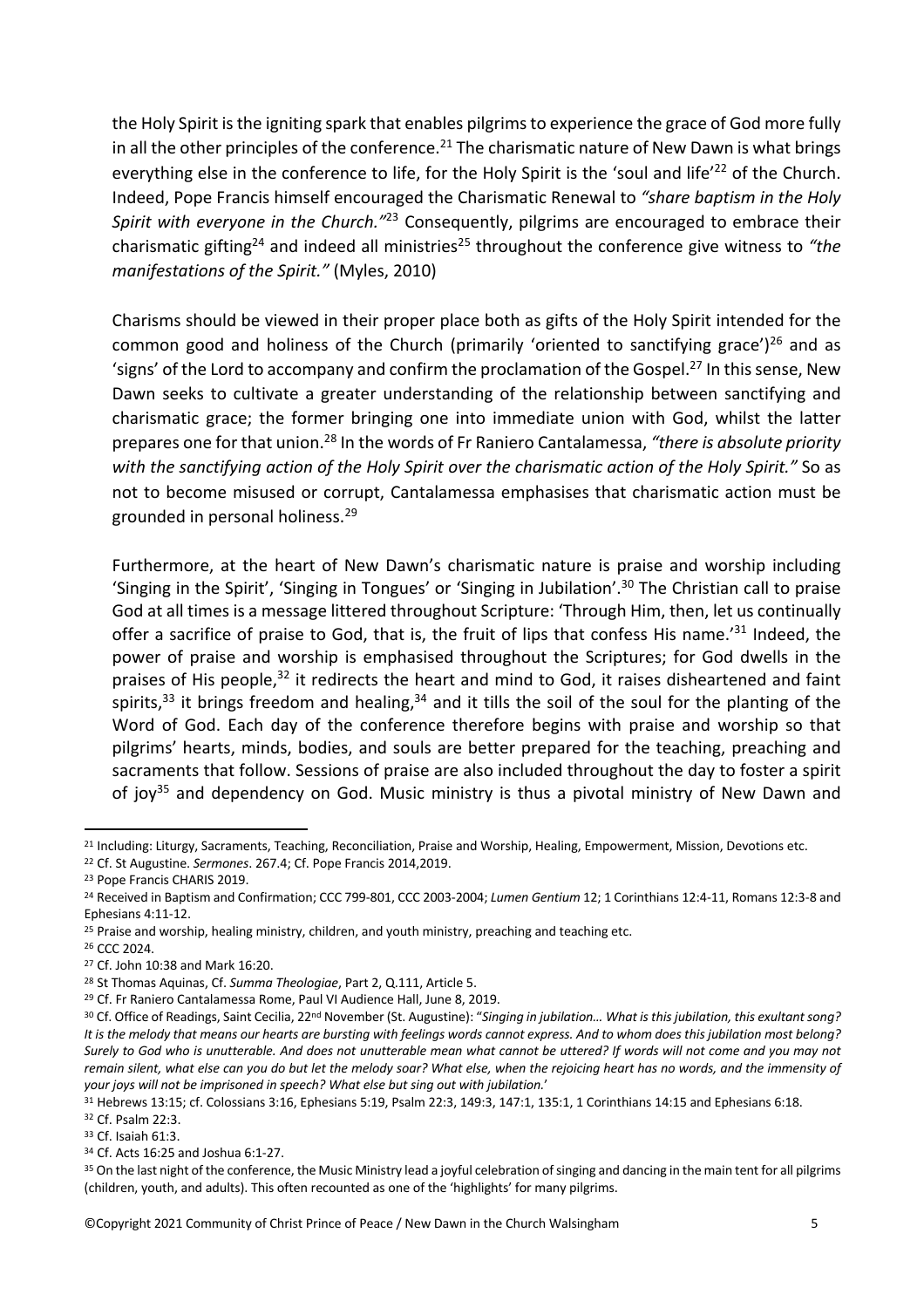requires anointed and gifted musicians and singers who can lead pilgrims to an encounter with God through the special grace of charismatic praise and worship.

- 4. **Eucharistic**: As the Eucharist is 'the source and summit of the Christian life,'36 so it is of New Dawn! The Holy Mass is celebrated each day and should be seen as the pinnacle gathering and event. Belief and reverence for the Real Presence of Jesus Christ in the Eucharist.<sup>37</sup> is also fostered through exposing the Blessed Sacrament during healing ministry and services, all-night adoration, and ringing of bells when the Eucharist is processed to and from the site. Thus, New Dawn is a eucharistic conference where Christ's own words should be understood and experienced: *"…Remember, I am with you always, to the end of the age."*<sup>38</sup>
- 5. **Liturgical**: *"New Dawn is devoted to providing sound teaching and good liturgy, ensuring that people are properly fed and grow in knowledge of the Gospel of Jesus Christ."* (Myles 2017) The primary liturgical objective of New Dawn is to help pilgrims make a more 'full and active participation'39 in the Sacred Liturgy of Holy Mass as 'the summit toward which the activity of the Church is directed … [and] the font from which all Her power flows'. <sup>40</sup> Through liturgical Catechesis,<sup>41</sup> it seeks to educate pilgrims on what 'full and active participation' means, namely the engagement of one's heart and mind 'in Christ's own prayer addressed to the Father in the Holy Spirit'.<sup>42</sup> To help achieve this, New Dawn faithfully observes the liturgical rubrics and guidelines of the Church.<sup>43</sup> As a charismatic conference, New Dawn is especially open to Singing in the Spirit at appropriate times during the Liturgy,<sup>44</sup> particularly after the second and third degrees of sacred music<sup>45</sup> in order to help enhance one's full and active participation 'in Christ's own prayer addressed to the Father in the Holy Spirit'; for Singing in the Spirit is ultimately a contemplative act<sup>46</sup> of the Spirit who, knowing and searching the mind and mysteries of the Father, intercedes for Christ's members 'with sighs too deep for words'.<sup>47</sup>

Finally, as an 'extension of the Eucharistic celebration',48 pilgrims are encouraged to participate in Morning and Evening Prayer from the Liturgy of Holy Hours. An insightful reflection as to why New Dawn prays Morning and Evening Prayer is to compare each conference day to a tent. Traditionally tents are held up by two poles, one at the front and another at the rear. Each day of

<sup>40</sup> CCC 1074.

<sup>36</sup> LG 11.

<sup>37</sup> Body, Blood, Soul and Divinity, *Mediator Dei* (MD) 129; cf. CCC 1378. 38 Matthew 28:20.

<sup>39</sup> *Sacrosanctum Concilium* (SC) 14.

<sup>41</sup> Since liturgical Catechesis is 'an eminent kind of catechesis' (General Directory for Catechesis (GDC) 71) the New Dawn Master of liturgical ceremonies (or another appropriate minister) should emphasise that Holy Mass is Calvary made-present (cf. CCC 1364) and explain the liturgies rites, signs, symbols, and instruments (during the liturgy itself throughout the conference week).

<sup>42</sup> CCC 1073.<br>43 General Instruction for the Roman Missal (GIRM), Liturgy Office Guidelines, Code of Canon Law, Ceremonies of the Modern Roman Rite, *Sacrosanctum Concilium*, and all Church teaching.<br><sup>44</sup> However, tongues must not be instigated by the Principal Celebrant or Music Ministry but spontaneously by the Holy Spirit through

the congregation (ICCRS Doctrinal Commission 2010).

<sup>45</sup> According to paragraph 8 of the Church's document on Sacred Music *Musicam Sacram* (MS), there are 3 degrees of music used during the Sacred Liturgy: 1. The Dialogues of the Mass (the responses between the priest and people), 2. The Ordinary of the Mass (the Kyrie, Sanctus, and Agnus Dei) and 3. The Proper of the Mass (the entrance, offertory, communion, and recessional hymns).<br><sup>46</sup> 'Contemplative prayer is a union with the prayer of Christ insofar as it makes us particip

celebrated by the Church in the Eucharist, and the Holy Spirit makes it come alive in contemplative prayer...' (CCC 2718).

<sup>47</sup> Romans 8:26-27; cf. 1 Corinthians 2:10, 14:2.

<sup>48</sup> CCC 1178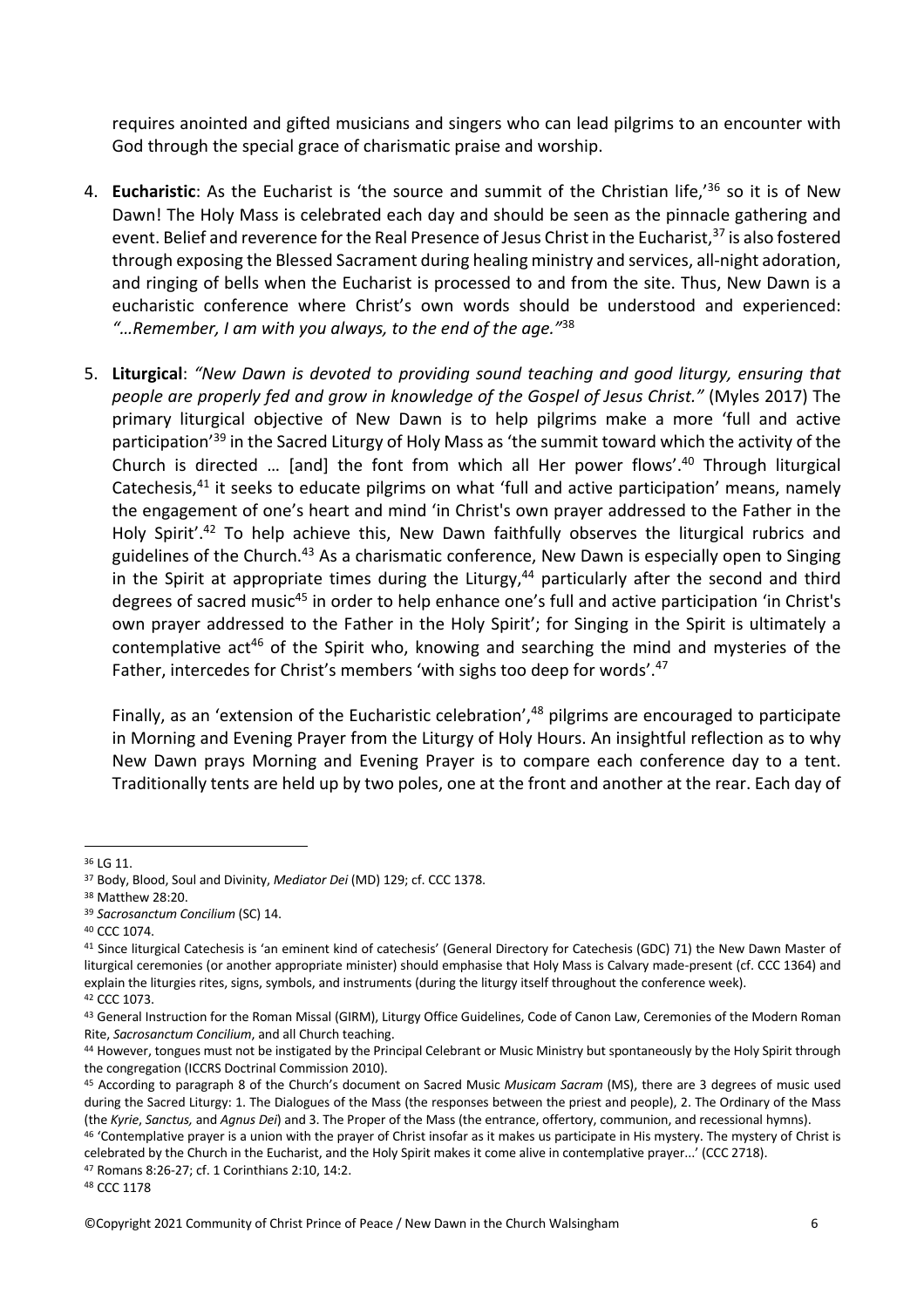the conference should therefore be seen as a 'tent of meeting'<sup>49</sup> (with the Lord), held up by Morning and Evening Prayer.

6. **Sacramental**: New Dawn is a celebration of the Seven Sacraments; the channels through which the Holy Spirit communicates the grace of Christ's Paschal Mystery. Session 1 'Baptism in the Holy Spirit' should be seen as a fanning into flames<sup>50</sup> of the gifts and charisms of the Holy Spirit (planted in the soul at Baptism and strengthened through Confirmation). Session 2 'Reconciliation' invites participants to reconcile with Christ and His Church through Confession. The Eucharist is the climatic gathering of each day. A strong presence of priest's witnesses to Holy Orders. A particular charism of New Dawn is to pray for/support priests and the permanent diaconate.<sup>51</sup> During the conference opening session, the congregation extend their hands to pray for God's protection and blessing over all the priests. The 'Daily Prayer for Priests'<sup>52</sup> is also prayed each day. The Anointing of the Sick is ministered on request to those who qualify. Finally, having been founded by a married couple, New Dawn is a conference for the family! It celebrates Holy Matrimony through the presence of many husbands, wives and children who witness to the love of Christ for His Bride, the Church.

Since the primary purpose of sacramentals is to dispose the soul 'to receive the chief effect of the Sacraments', to 'prepare us to receive grace and dispose us to cooperate with it',<sup>53</sup> the following are used throughout the conference: Holy water, blessed salt, blessed oils, candles, the St. Benedict crucifix, and the miraculous medal. Holy water and blessed salt are sprinkled before each session and around the site regularly.<sup>54</sup> They are also available during ministry. A correct understanding of sacramentals is fostered throughout the conference, in particular: 1) That sacramentals do not sanctify us of themselves but by power flowing from the redemptive act of Christ (elicited by the Church's intercession to be directed through such external signs and elements); 2) Their primary purpose is to dispose and prepare the soul for the grace of the sacraments; 3) 'Sacramentals derive from the baptismal priesthood: every baptized person is called to be a "blessing," and to bless. Hence lay people may preside at certain blessings';<sup>55</sup> 4) 'The more a blessing concerns ecclesial and sacramental life, the more is its administration reserved to the ordained ministry (bishops, priests, or deacons)'.56

7. **Scriptural:** The essence of New Dawn is based on three key scriptures: Isaiah 61:10, Revelation 21:2 and Zechariah 8:4-6. As a Christo-centric conference New Dawn is rooted in Sacred Scripture;

<sup>55</sup> CIC 1669.

<sup>56</sup> Ibid.

<sup>49</sup> Exodus 33:7-11.

<sup>50</sup> Cf. 2 Timothy 1:6.

<sup>51</sup> Being a ministry of service, the presence of permanent deacons is important for New Dawn as a conference of service! There are several deacon's present at each conference and following the *General Instruction for the Roman Missal*, the deacon is the ordinary minister of the Gospel and Prayers of the Faithful. Finally, as married men, permanent deacons also witness to the importance of family in the conference.

<sup>52</sup> 'Heavenly Father, grant that our Priests be strengthened and healed by the power of the Eucharist they celebrate. May the Word they proclaim give them courage and wisdom. We pray that all those whom they seek to serve, may see in them the love and care of Jesus our eternal High Priest, who is Lord for ever and ever, Amen. Mary, Mother of the Church, look tenderly upon your sons, our Priests.'

<sup>&</sup>lt;sup>53</sup> Codex Iuris Canonici (CIC) 1670.<br><sup>54</sup> Before the conference, the chairman and a priest walk around the whole site sprinkling blessed salt and miraculous medals, praying in the Spirit for God's protection and blessing upon New Dawn! Spiritual warfare prayers including the Breastplate of St. Patrick are also prayed.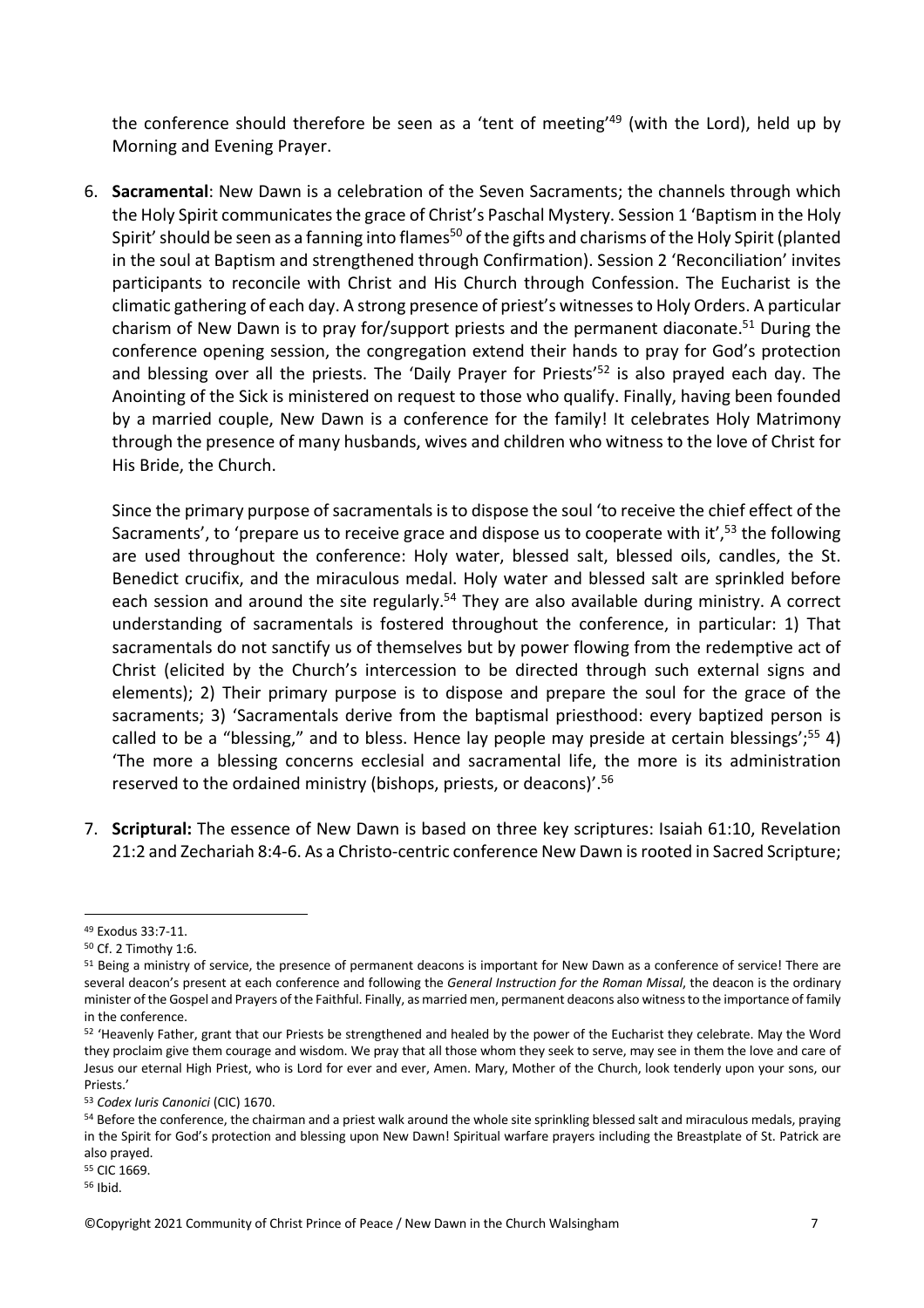for the Church calls the Scriptures the *"heart of Christ"*. <sup>57</sup> The reading and sharing of Sacred Scripture is therefore encouraged through the conference theme, main stage sessions, workshops, and all ministries. As a Catholic conference, New Dawn also seeks to foster a correct interpretation of Sacred Scripture by encouraging pilgrims to be faithful to the teachings of the Magisterium, particularly the doctrines presented in the Catechism of the Catholic Church.

8. **Ecclesial**: *"New Dawn is… a gift to the Church for this time!"* (Myles 1995) *"What is the aim of New Dawn? To love the Church!"* (Myles 2010) Its very mission is to present the Church *"in all Her splendour; the Church with all its lights on and all its aspects celebrated - the Charismatic, the Liturgical, the Marian, the Eucharistic, the Sacramental, the Mystical - and for the whole family to be there."* (Myles 2006)

As a microcosm of the Church, New Dawn is militant for *"we belong to the Church Militant; and She is militant because on earth the powers of darkness are ever restless to encompass Her destruction."*<sup>58</sup> As Church Militant, New Dawn relies on the intercession of the Church Triumphant and the Church Suffering. The Blessed Virgin Mary and numerous saints are inseparable from the founding and spirituality of New Dawn including:<sup>59</sup> Our Lady of Walsingham, St Joseph,<sup>60</sup> St Michael the Archangel,  $61$  St John Marie Vianney,  $62$  St Paul of the Cross,  $63$  St Edward the Confessor,<sup>64</sup> the Forty Martyrs of England and Wales, St John Fisher, St Thomas More, St John Henry Newman, St Maximilian Kolbe, St Teresa of Avila, St Gerard Majella, St Therese of Lisieux, St Francis of Assisi<sup>65</sup> and Blessed Dominic Barberi.<sup>66</sup> Myles often recounted how the Franciscan Order flourished after the death of its founder<sup>67</sup> St Francis of Assisi, and that he like St Francis, *"would go before the throne of God and continually intercede for an outpouring of grace upon New Dawn to spread across the world."* (cf. Myles 2015) Finally, pilgrims who have died in the previous year are prayed for at the opening Holy Mass.

<sup>57</sup> The phrase "heart of Christ" can refer to Sacred Scripture, which makes known His heart, closed before the Passion, as the Scripture was obscure. But the Scripture has been opened since the Passion; since those who from then on have understood it, consider, and discern in what way the prophecies must be interpreted (St Thomas Aquinas), CCC 112.

<sup>58</sup> Venerable Pope Pius XII, 1953.

<sup>&</sup>lt;sup>59</sup> Indeed, conference tents are named after many of these saints.<br><sup>60</sup> St Joseph is honoured at New Dawn with what the Church calls *proto dulia*. Except for the Blessed Virgin Mary, it is the highest form of veneration given to any saint or angel. Myles was born on 1st May, Feast of St Joseph the Worker and had a life-long devotion to him. Each community house (Prince of Peace) was affiliated to St Joseph in some way and the restoration of New Dawn is happening in the year dedicated to St Joseph (2020-2021).

<sup>&</sup>lt;sup>61</sup> Composed by Pope Leo XIII for the protection of the Church and supported by subsequent popes, the prayer to Holy Michael the Archangel is prayed at the end of each Holy Mass for the protection of the conference and pilgrims.<br><sup>62</sup> Myles received the word to start New Dawn at the statue of the Cure D'Ars in France. Also, the Feast of St John Viann

generally falls within the conference week each year.

<sup>63</sup> St Paul of the Cross prayed for fifty years for the conversion of England leaving this mission to his Order, the Passionists. He was comforted in the last years of his life by a vision of the Order working in England. This was fulfilled in the person of Blessed Dominic Barberi who saw England as his adopted homeland and received St John Henry Newman into the Catholic Church. It was on the Feast of Blessed Dominic Barberi (26th August) that Myles received the word "New Dawn Walsingham".

<sup>64</sup> St Edward the Confessor is traditionally the first who offered England to Our Lady as Her Dowry and in whose reign Our Lady appeared in Walsingham, 1061.

<sup>65</sup> The mandate received by St Francis "Rebuild My Church" is the mandate of New Dawn. The Dissolution of Monasteries during the reign of Henry VIII began in Walsingham. It not only destroyed all monasteries but the House of the Annunciation (a place of pilgrimage since 1061 when Our Lady of Walsingham instructed Richeldis to build a house in honour of the Annunciation). On the Wednesday of each conference, pilgrims process from the site/Catholic Basilica to the remains of the Abbey Grounds. There we celebrate Holy Mass and pray for the restoration of England as Catholic and Our Lady's Dowry.

<sup>&</sup>lt;sup>66</sup> It was on the Feast of Blessed Dominic Barberi (26<sup>th</sup> August) that Myles received the word "New Dawn Walsingham".

<sup>67</sup> As did many other order, communities, and congregations.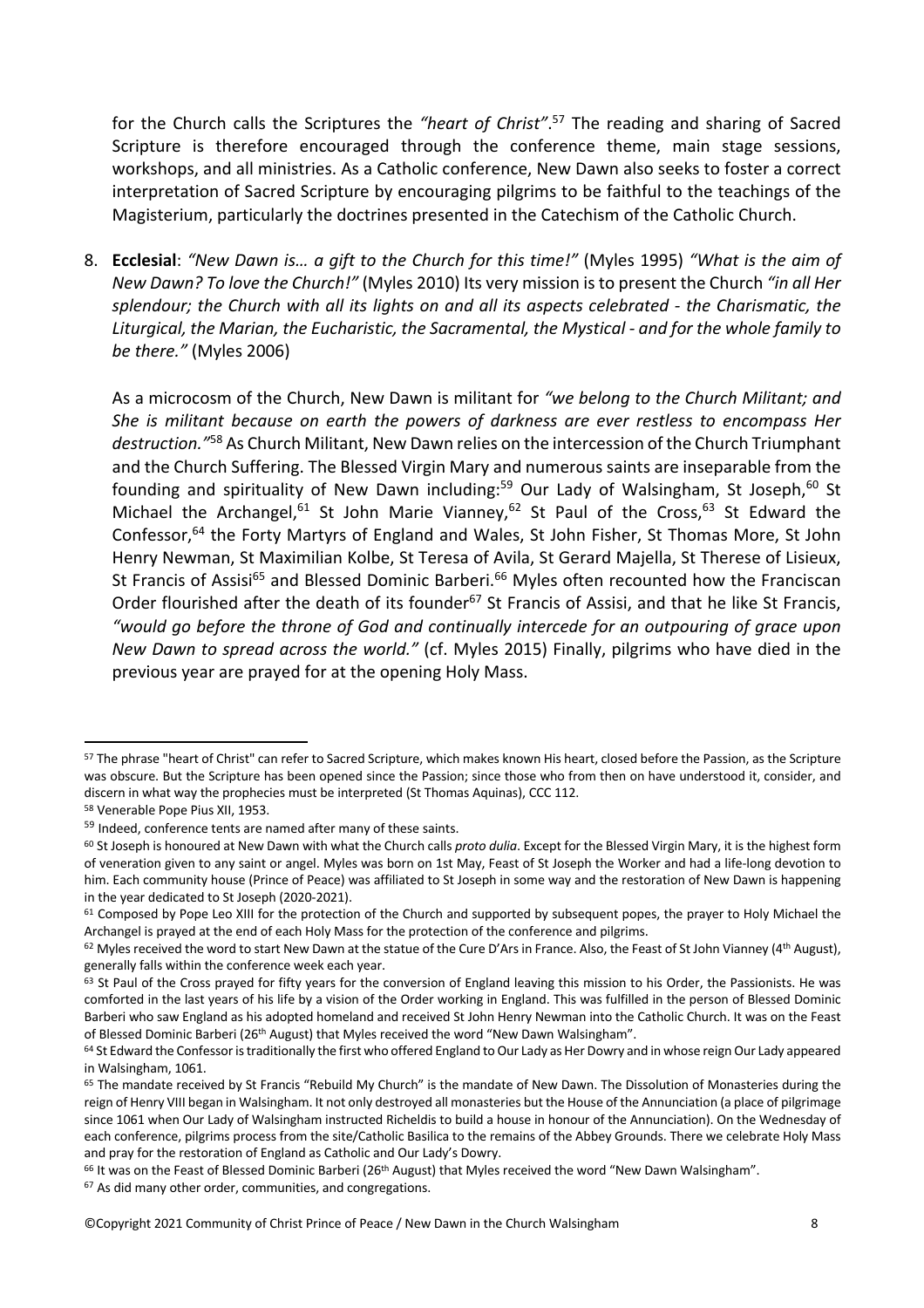- 9. **Marian**: New Dawn was founded in Walsingham, the Catholic National Shrine and Basilica of Our Lady of Walsingham (England's Nazareth), on a direct word from the Holy Spirit. Since New Dawn takes place in Walsingham, it seeks and anticipates the fulfilment of Pope Leo XIII's prophecy: *"When England returns to Walsingham, Our Lady will return to England."* Through teaching, prayer,<sup>68</sup> and devotion<sup>69</sup> it emphasises Walsingham's invitation to share in "the great joy of the *Annunciation"70* and imitate Mary's acceptance of God's Will, so that Christ may be conceived in our hearts, born in our lives, and brought forth into the world. As a microcosm of the Church, New Dawn looks to Mary as its model and personification.<sup>71</sup> In a special way, the Marian procession reinforces that as pilgrims process behind the statue of Our Lady of Walsingham, to the Abbey grounds for Holy Mass, it is Our Lady who 'calls the faithful to Her Son and His Sacrifice.'72
- 10. **Hierarchical**: New Dawn is blessed by Pope Francis and endorsed by the Catholic Bishops Conference of England and Wales. Since the first conference in 1987, New Dawn has been attended and supported by many bishops and clergy. As a Catholic conference, New Dawn recognises the authority of the pope and guardianship of bishops, endowed with the Office of governance and sanctification of the Laity.<sup>73</sup> In particular, New Dawn seeks to promote a correct understanding of the differing roles between the Ministerial (Hierarchical) Priesthood and the Common Priesthood of the Laity who 'exercise that priesthood in receiving the sacraments, in prayer and thanksgiving, in the witness of a holy life, and by self-denial and active charity.<sup>74</sup>

New Dawn also seeks to promote a correct understanding of the co-essentiality of both the hierarchical and charismatic principles as taught by Pope St John Paul II; <sup>75</sup> for *"charisms without the institution are headed for chaos; the institution without the charisms is headed for stagnation."*<sup>76</sup> Myles himself insisted that *"the two have to come together,77 the fusion has to take place, then you get the explosion!"* (2001)

11. **Orthodox**: In Myles' own words, *"New Dawn is not conservative, we are not liberals, we are at the extreme centre."* (1995) New Dawn is therefore a conference that: 1) Celebrates correct Sacred Liturgy 2) is faithful to the Magisterium and 3) demands sound teaching so that pilgrims *"…are properly fed and grow in knowledge of the gospel of Jesus Christ, with ability to act according to the dictates of His instruction."* (Myles 2017) Furthermore, *"New Dawn is a pro-life conference"* (Myles 1996) devoted to the Blessed Virgin Mary's urgent call at Fatima to fight the errors of Communism, particularly the anthropological dangers that threaten society including the sanctity and dignity of human life (from conception until natural death), the creation of the

<sup>68</sup> As a reflection of the Annunciation, the Angelus is prayed before each Holy Mass.

<sup>&</sup>lt;sup>69</sup> I.e., the rosary, artwork, statues etc.

<sup>70</sup> Our Lady of Walsingham to Richeldis in 1061.

<sup>71</sup> Cf. LG 65.

<sup>72</sup> LG 65.<br>73 Cf. LG 18-21.

<sup>74</sup> LG 10.

<sup>75</sup> Cf. LG 4; *"I have often had occasion to stress that there is no conflict or opposition in the Church between the institutional dimension and the charismatic dimension, of which movements are a significant expression. Both are co-essential to the divine constitution of the Church founded by Jesus, because they both help to make the mystery of Christ and His saving work present in the world"* (Pope John Paul II, Message to the participants of the World Congress of Ecclesial Movements promoted by the Pontifical Council for the Laity, 27th May 1998).

<sup>76</sup> Raniero Cantalamessa (CHARIS 2019).

<sup>77</sup> The hierarchical and charismatic dimensions.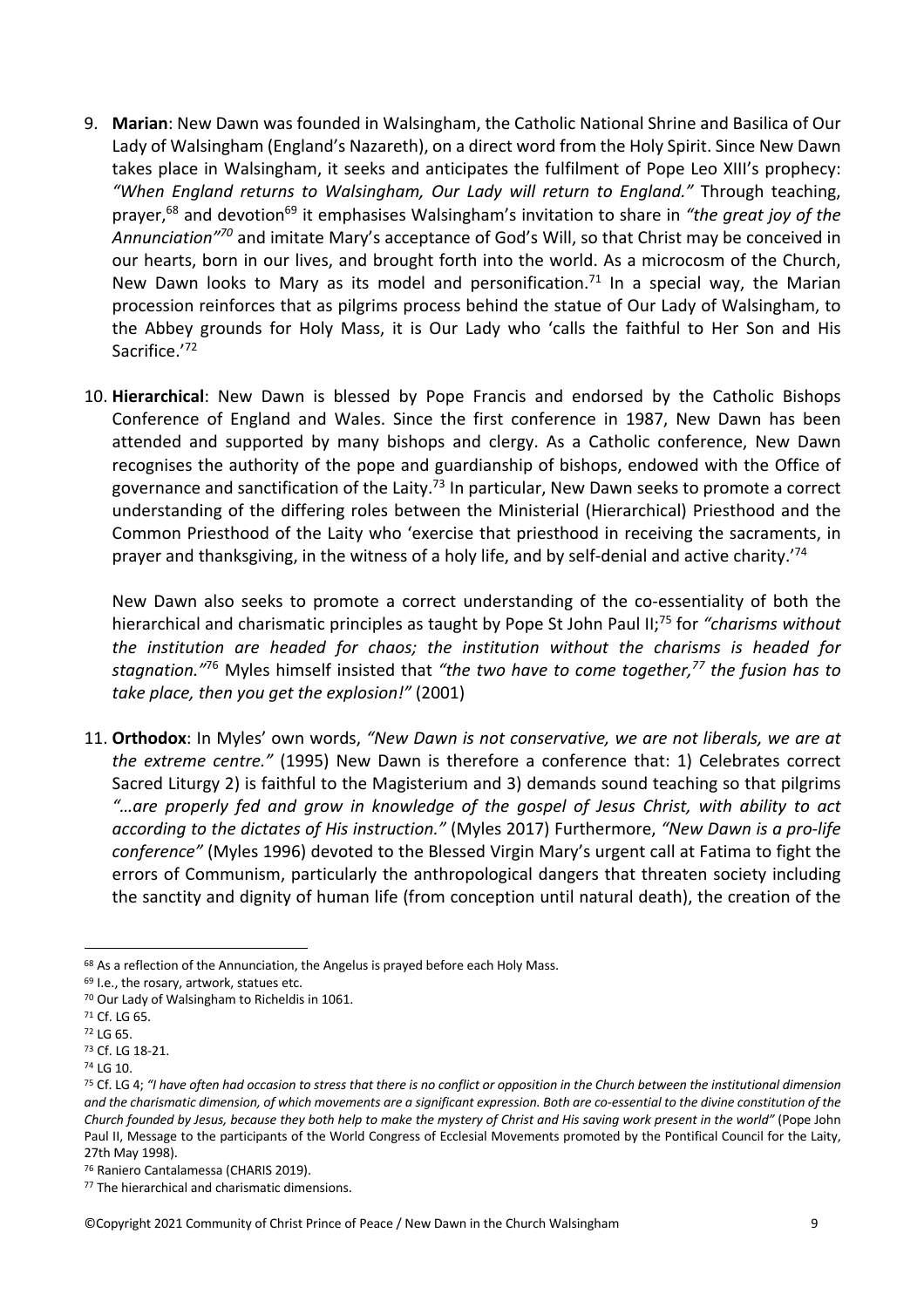human person as 'male and female',<sup>78</sup> and the inviolability of Marriage between one man and one woman.79

12. **Pilgrimage:** As a microcosm of the pilgrim Church, New Dawn is a pilgrimage conference. Pilgrimage originating from the Old French *pelrimage* meaning 'distant journey', and conference from the Latin *conferre* meaning to 'bring together'. Therefore, as a bringing together of pilgrims to the small, rural (and for most) distant village of Walsingham, New Dawn is ascetical taking seriously the words of Pope Francis: *"I want a Church which is poor and for the poor."*<sup>80</sup> The Gospel *"invites us to live a plain and austere life… to share in the life of those most in need, the life lived by the Apostles, and ultimately to configure ourselves to Jesus who, though rich, 'made Himself poor' (2 Corinthians 8:9)."81* Thus, New Dawn seeks to be an antidote to a consumerist and materialist society by imitating the self-emptying (*kenosis*) <sup>82</sup> of Christ; for is not true justice 'to share your bread with the hungry and bring the homeless poor into your house; when you see the naked, to cover him, and not to hide yourself from your own kin? Then your light shall break forth like the *dawn*.'83

Myles once said, *"this is a pilgrimage, not a holiday and we have to go through the pain, to get the gain, so don't complain!"* (2012) Thus, pilgrims are encouraged to embrace New Dawn's ascetical nature through prayer, penance, fasting, camping, sharing facilities and by having the main conference in a large outdoor tent.<sup>84</sup> By enduring the discomfort of camping, unpredictable weather and basic food, pilgrims are humbled in realising not only their limits but the gratuitous blessings of God. For many pilgrims, the transfiguration moment of New Dawn as a pilgrimage is experienced during the Wednesday Marian procession where pilgrims, young and old gather to walk the Holy Mile to the Abbey Grounds for Holy Mass. Pilgrims not only pray the rosary and sing hymns in honour of Our Lady, but some choose to walk bare footed in a spirit of reparation.

13. **Pastoral:** New Dawn exists to serve the people; for *"the glory of God is man fully alive"*! <sup>85</sup> It has been anointed to 'bring good tidings to the afflicted… to bind up the broken-hearted, to proclaim liberty to the captives, and the opening of the prison to those who are bound; to proclaim the year of the Lord's favour.'86 New Dawn welcomes people where they are. Like Christ who walked with the two disciples on the road to Emmaus, New Dawn seeks to walk with pilgrims wherever they are in life to gently lead them to the truth, to freedom, to the Eucharist and thus to joy.<sup>87</sup> In the words of Pope Francis, New Dawn should be seen *"as a field hospital after battle"*, a place of mercy that does not exclude *"justice and truth"*, but *"is the fullness of justice and the most radiant manifestation of God's truth."*<sup>88</sup>

<sup>78</sup> Genesis 1:27.

<sup>79</sup> Genesis 2:24; Promoting the Teachings of St. John Paul II and Theology of the Body.

<sup>80</sup> *Evangelii Gaudium* (EG) 198; So that no one is excluded, New Dawn does not charge an attendance fee but relies solely on donation.

<sup>81</sup> *Gaudete et Exsultate* (GEE) 70.

<sup>82</sup> Philippians 2:7; CCC 472<br>83 Isaiah 58:6-8.

<sup>84 &#</sup>x27;Enlarge the site of your tent and let the curtains of your habitations be stretched out; do not hold back; lengthen your cords and strengthen your stakes' (Isaiah 54:2).

<sup>85</sup> St Irenaeus (CCC 294).

<sup>86</sup> Is 61:1-2; Cf. Luke 4:18-19.

<sup>87</sup> Cf. Luke 24:13-33.

<sup>88</sup> GEE 105.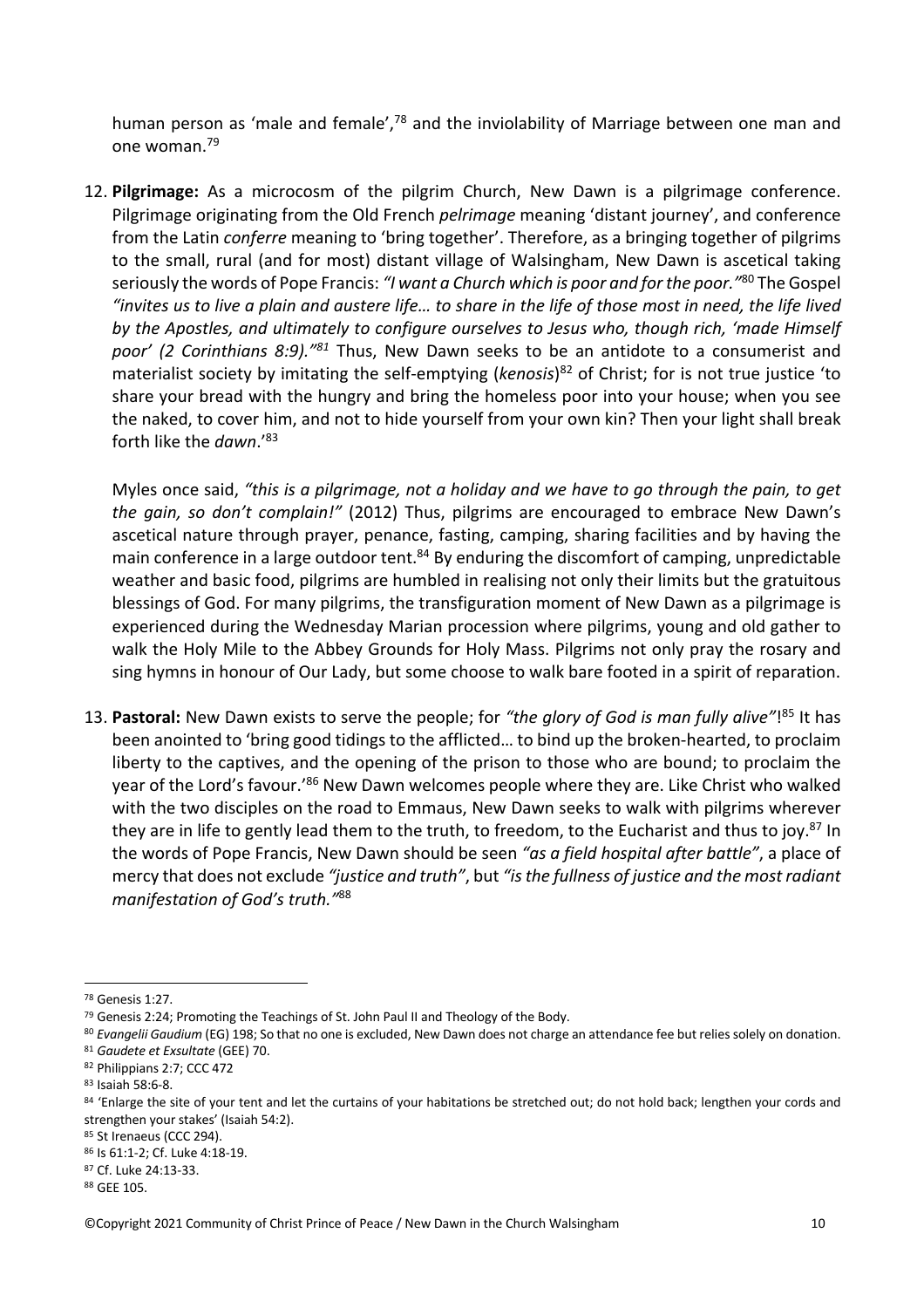- 14. **Communal:** In Myles' own words New Dawn is a place *"where people of all ages can relate to*  each other in love." It welcomes the "whole family": every man and woman young<sup>89</sup> and old from all walks, backgrounds, nationalities, and states of life. *"It's an embodiment of the vision of Zechariah 8:4-6"* where pilgrims establish life-long relationships and friendships. As one of the four ways in which Christ is present to His people,<sup>90</sup> community and fellowship are not only central to the identity of New Dawn but are essential for encountering Christ Himself and the building up of the Body.
- 15. **Ecumenical**: As a place where all peoples are welcome, New Dawn is ecumenical! To avoid a false ecumenism (or what the Church calls a 'false irenicism'<sup>91</sup>) that "waters down" the Catholicity of the conference, New Dawn welcomes other Christians and people of different religions precisely so that they might see and experience the fullness of the Catholic Faith as emphasised in the founding words of Myles: *"I want the beauty of the Church to be seen in all Her splendour; the Church with all its lights on and all its aspects celebrated – the Charismatic, the Liturgical, the Marian, the Eucharistic, the Sacramental, the Mystical."*<sup>92</sup> Indeed, New Dawn seeks the unity of all Christians across the nation, praying daily the Cardinal Wiseman Prayer for England promulgated by Pope Leo XIII.<sup>93</sup>
- 16. Missionary: As a microcosm of the Church New Dawn is missionary by nature.<sup>94</sup> The objective of New Dawn is not only to spread the Gospel but to help pilgrims realise that through the Sacrament of Confirmation, they themselves have received a 'special strength of the Holy Spirit to spread and defend the faith by word and action as true witnesses of Christ, to confess the name of Christ boldly, and never to be ashamed of the Cross.<sup>195</sup> New Dawn seeks to form missionary disciples who by sanctifying and charismatic grace, charity, prayer, and faithfulness to the teachings of the Magisterium, are equipped for action and ready to confront a disbelieving world with the kerygma.<sup>96</sup> Therefore, the conference's final two sessions are on empowerment and evangelisation, encouraging pilgrims to invite others to New Dawn. Myles himself once prophesied: *"I hope this tent will be extended right over the whole place. One day it will… that this field will not be able to hold the people we bring… our horizons have to widen."* (1998)
- 17. **National:** When appointing Gary his successor Myles said, *"I have laid the foundations, now build the building."* Like the Church, this "building" is not physical but spiritual! People are the building, 'living stones' gathered to be 'built into a spiritual house'. <sup>97</sup> By forming evangelists and missionary

<sup>89</sup> To accommodate for people of all ages, New Dawn offers a creche, children's ministry and youth ministry.

<sup>90</sup> The Second Vatican Council stipulates four ways in which Christ is present to His people: 1. The Eucharist (in a sublime way); 2. In the person of the Priest (In Persona Christi); 3. In the Word of God; and 4. In our bodies (as members of the Body of Christ).<br><sup>91</sup> 'The way and method in which the Catholic faith is expressed should never become an obstac

of course, essential that the doctrine should be clearly presented in its entirety. Nothing is so foreign to the spirit of ecumenism as a **false irenicism** in which the purity of Catholic doctrine suffers loss, and its genuine and certain meaning is clouded' (*Unitatis Redintegratio* (UR) 11).<br><sup>92</sup> Cf. UR 4.<br><sup>93</sup> 'O Blessed Virgin Mary, Mother of God and our most gentle Queen and Mother, look down upon England your "Dowry" and upon

us all who greatly hope and trust in you. By you it was that Jesus, our Saviour, and our hope, was given to the world; and He has given you to us that we might hope still more. Plead for us your children, whom you did receive and accept at the foot of the Cross, O sorrowful Mother. Intercede for our separated brethren, that with us in the one true fold they may be united to the Chief Shepherd, the Vicar of your Son. Pray for us all, dear Mother, that by faith fruitful in good works we may all deserve to see and praise God, together with you, in our heavenly home. Amen.'

<sup>94</sup> *Ad Gentes* (AG) 2.

<sup>95</sup> CCC 1303.

<sup>96</sup> 1 Peter 3:15.

<sup>97</sup> 1 Peter 2:5.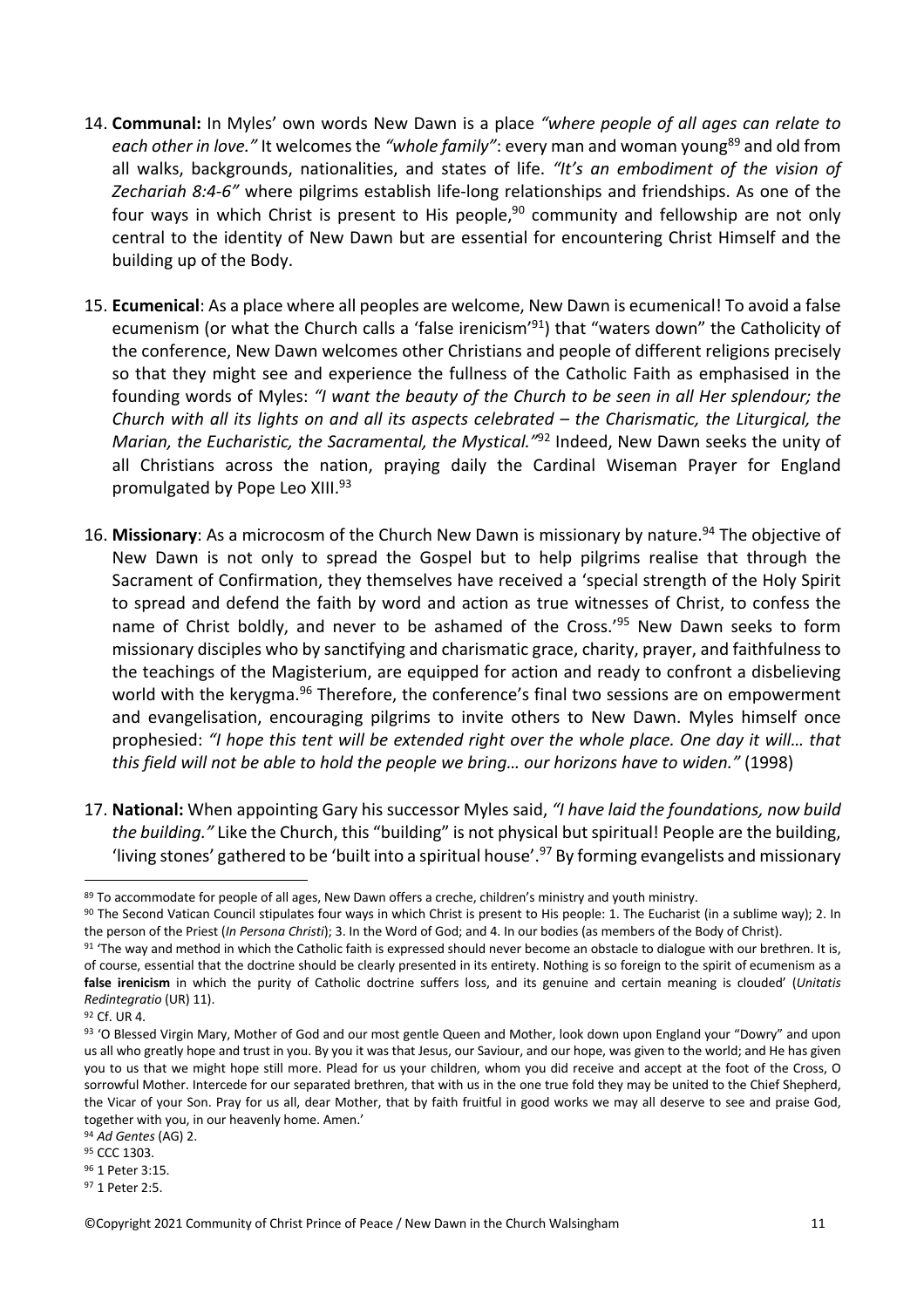disciples, New Dawn is not only experienced during the conference week but all year round. Many families form prayer groups in their homes and parishes to help them live out what they have received and keep the fire of New Dawn burning throughout the year. Furthermore, New Dawn seeks to strategically multiply its experience across the nation by working with parishes, groups, and institutions to host events that replicate the conference and each principle of this document.

- 18. **International**: As a Catholic conference New Dawn is universal. The word *"New Dawn Walsingham"* was given in France to Myles, an Irish man living in England! The very first conference in 1987 attracted over 800 pilgrims and several international speakers.<sup>98</sup> Since then, many countries have been represented at New Dawn Walsingham.<sup>99</sup> Myles always had a global vision and mandate for New Dawn to be 'a light to the nations'.<sup>100</sup> International pilgrims who have experienced Walsingham have therefore established New Dawn in several countries including the Czech Republic, Portugal,<sup>101</sup> Scotland, Slovakia, Uganda, and Zambia.<sup>102</sup> Like Walsingham, which Myles recognised as the *"mother conference"*, international conferences should embrace the foundational principles contained in this document whilst retaining their own identity, culture, and tradition. $103$
- 19. **Prophetic**: New Dawn itself was founded on prophetic word from God. *"Right from the beginning I have always felt that New Dawn is not just a charismatic conference but is part of something larger that God is doing."* (Myles 2001) Its very mission is to be a "New Dawn" in the Church, to *"proclaim to the world a new dawn of hope"*<sup>104</sup> and *"to be the watchmen of the morning who announce the coming of the sun who is the Risen Christ!"*<sup>105</sup> In Myles own words *"we must be signs of hope… heralds of a New Dawn!"* (Myles 2004) Recognising the signs of the times, New Dawn is therefore to be a voice in the desert, proclaiming the word in season and out of season.<sup>106</sup> *"We must prepare the youth for a dark world which they are going to conquer in the power of the Holy Spirit."* (Myles 2012)
- 20. **Eschatological**: New Dawn is *"a conference that is thankful for the graces of the past but always moving forward in the power of the Spirit not resting until we have reached the final goal."* (Myles 2010) Thus, it is precisely through the above principles that New Dawn should be seen as an anticipation of the Kingdom of God. It should point to heaven as the fulfillment of God's eternal plan for the whole of creation, that is, Mystical Marriage between Christ and His Church: 'And I

<sup>100</sup> Isaiah 42:6.

<sup>98</sup> Including Fr Tom Forrest CSSR (USA), Fr Jean Rudolph Kars (France), John Michael Talbot (USA) and Fr Chris O'Donnell O'Carm (Ireland).

<sup>99</sup> Uganda, Nigeria, Kenya, Zambia, Portugal, Slovakia, Czech Republic, Germany, USA, Canada, France, Scotland, Wales, Ireland and many more.

<sup>101</sup> Fatima had a special place in Myles' heart, a pilgrimage he made over 35 times! Our Lady's message at Fatima resonated with him deeply: *"If my desires are heeded, Russia will be converted and there will be peace and, in the end, My Immaculate Heart will triumph."* Myles was convicted that New Dawn is, somehow, part of Mary's triumph. His last pilgrimage to Fatima took place in May 2017 for the centenary celebrations and canonisations of Ss Jacinta & Francisco. Just five months later his prayer for New Dawn Fatima was granted. Having a strong devotion to Our Lady of Kazan and visiting the country several times, Myles also prayed for New Dawn Russia (a prayer yet to be granted).

<sup>102</sup> Myles had a strong connection with Africa and before his passing, he tasked a priest from New Dawn Zambia to take New Dawn to every country south of the African Equator.

<sup>103</sup> For instance, many international conferences establish New Dawn at a place of pilgrimage or religious significance (Czech Republic at the Hajek Franciscan Monastery, Portugal at the Shrine of Our Lady of Fatima, Scotland at St Andrews, and Slovakia at Skalka near Trenčín).

<sup>104</sup> Pope St John Paul II, 2002.

<sup>105</sup> Ibid

<sup>106</sup> Cf. Luke 12:56; cf. 2 Timothy 4:2.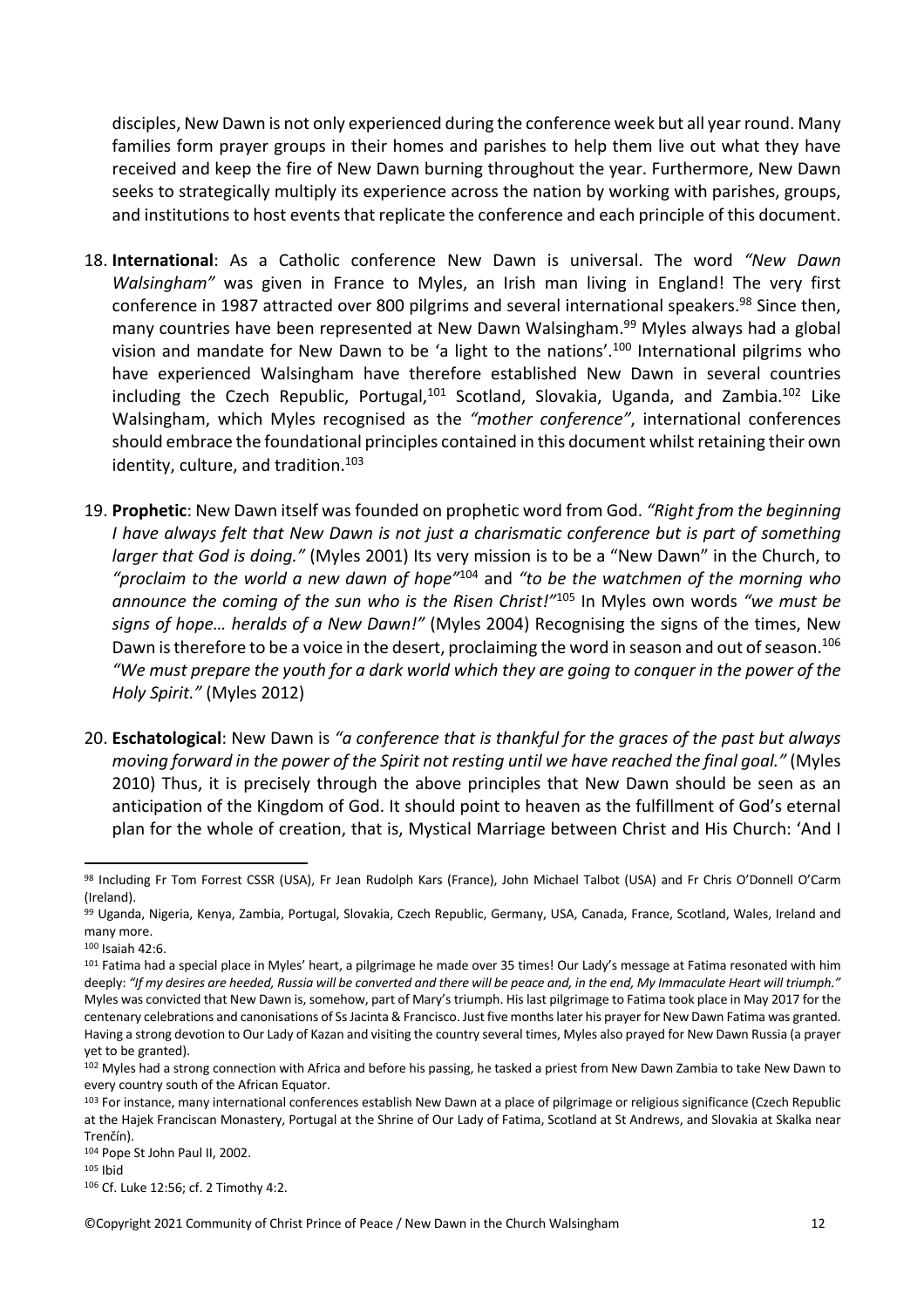saw the holy city, the new Jerusalem, coming down out of heaven from God, prepared as a bride adorned for her husband.<sup>'107</sup> Indeed, many pilgrims describe the conference as a tangible experience where *"heaven touches earth"*, a place of tangible hope seen in the personal faith of priests, religious, married people, single people, young people, old people and children.

**----- End -----**

Signed 12th June 2021, the Memorial of the Immaculate Heart of Mary and the third anniversary of the death of Myles Gerard Dempsey, founder of New Dawn in the Church.

 $C + R$ 

#### *Mr. Gary Stephens, BDiv*

Leader of the Community of Christ Prince of Peace & Chairman of New Dawn in the Church Walsingham

**----- Endorsement -----**

New Dawn in the Church is indebted to **His Excellency Most Rev Malcolm McMahon OP, Archbishop**  of Liverpool, who formally endorsed this document on the 22<sup>nd</sup> of June 2021, the Memorial of Saint John Fisher and Saint Thomas More!

<sup>107</sup> Revelation 21:2.

<sup>©</sup>Copyright 2021 Community of Christ Prince of Peace / New Dawn in the Church Walsingham 13